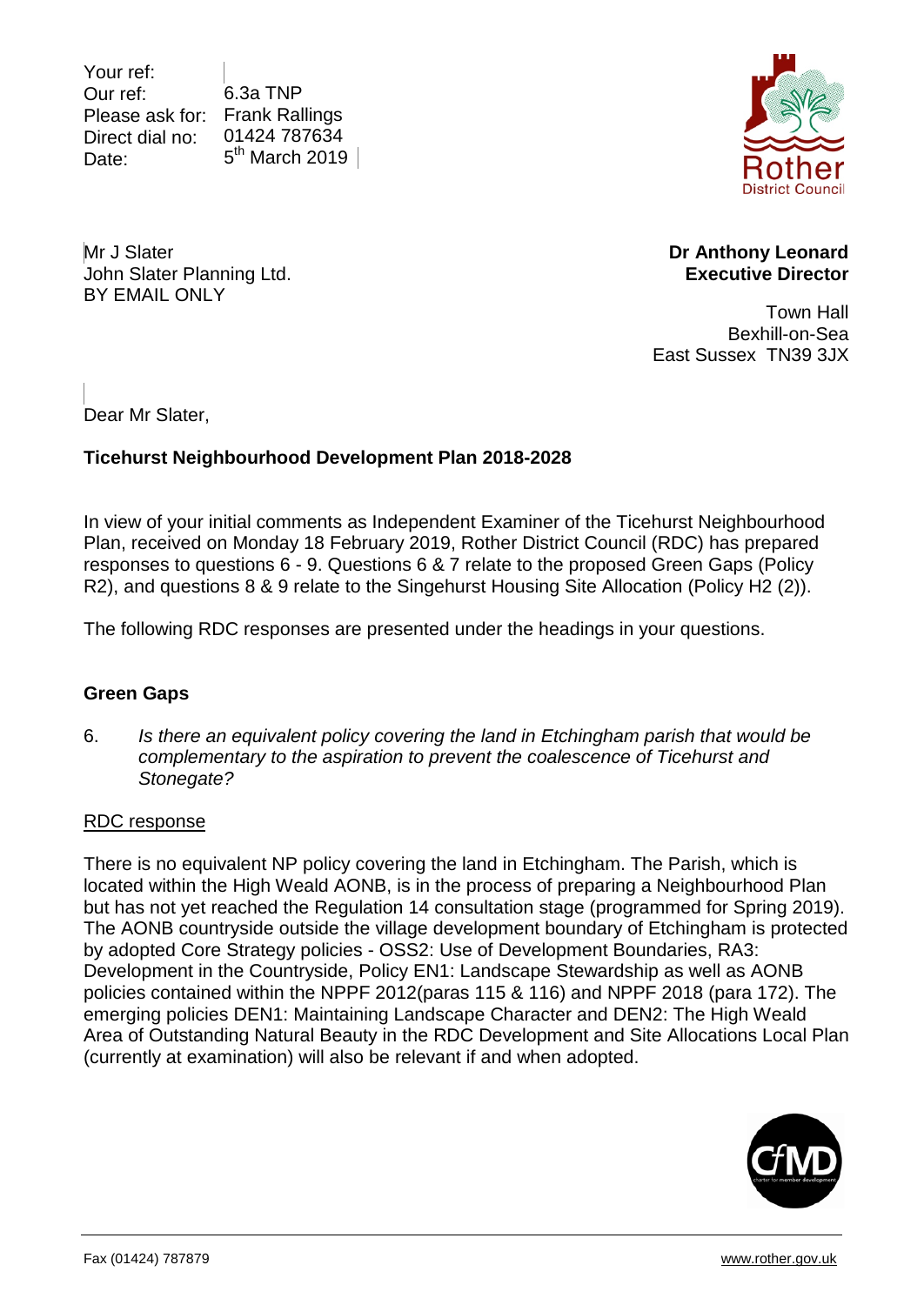7. *I would ask Rother District Council why it supports a strategic gap between Flimwell and Ticehurst but not measures to prevent coalescence with other villages?*

### RDC response

RDC's representation on the submission TNP supported the identification of the Ticehurst and Flimwell Green Gap (Policy R2(1)) which, although not specified in the Core Strategy, recognises that the gap between the two villages is vulnerable to coalescence. We have produced a map (Map 1 attached) to illustrate the development pressures between Ticehurst and Flimwell, which also shows that land between other settlements is not subject to this development pressure.

As stated previously, the fact is that only Ticehurst and Flimwell are identified through the Core Strategy as having potential for growth; as such, the pressure for outward growth between them is greater.

The map shows that there is already quite considerable scattered residential development between Ticehurst and Flimwell, as well as the Golf Club buildings. Moreover, it shows that that the pressure for further development continues. It shows:

- in yellow on the map, two recent planning applications (one dismissed on appeal) for residential development in the gap west of Flimwell
- in red on the map, an outstanding TNP representation (TIC/R16/2018/33) relating to land at Cherry Tree Field, Land at Steellands Rise and former agricultural buildings at Steellands Farm, Ticehurst, for development of up to a total of 37 dwellings
- in orange on the map, a further site submitted by the landowner during the TNP 'Call for Sites', which is listed as 'Site 11: Dale Hill Farm' in the SEA accompanying the Submission TNP.

It is very evident that such further development, if allowed, would clearly consolidate the existing development to the extent that the distinct identities of the two villages would be eroded if not substantially lost.

The map also shows that this situation does not exist in relation to the other identified gaps. There has just been one recent small-scale scheme in the Ticehurst-Wallcrouch gap, which was the redevelopment of a single dwelling with two dwellings. One site was submitted by the landowner during the TNP 'Call for Sites' immediately west of Stonegate, but this cannot be viewed as leading to coalescence with Ticehurst, which is over two miles distant.

# **Singehurst**

8. *I am conscious that there was an appeal decision APP/U1430/W/16/ 3150796 which*  dismissed *an appeal by Rydon Homes for the development of this site, particularly because of the impact on the listed buildings in the vicinity. I would like to offer the Parish Council the opportunity to make additional representations and in particular, whether there has been a change in circumstances since that decision which would now render the residential development of this site, acceptable. I acknowledge that it may be that the community's support for this site could be such a change but I need to test the allocation in terms of meeting the basic conditions.*

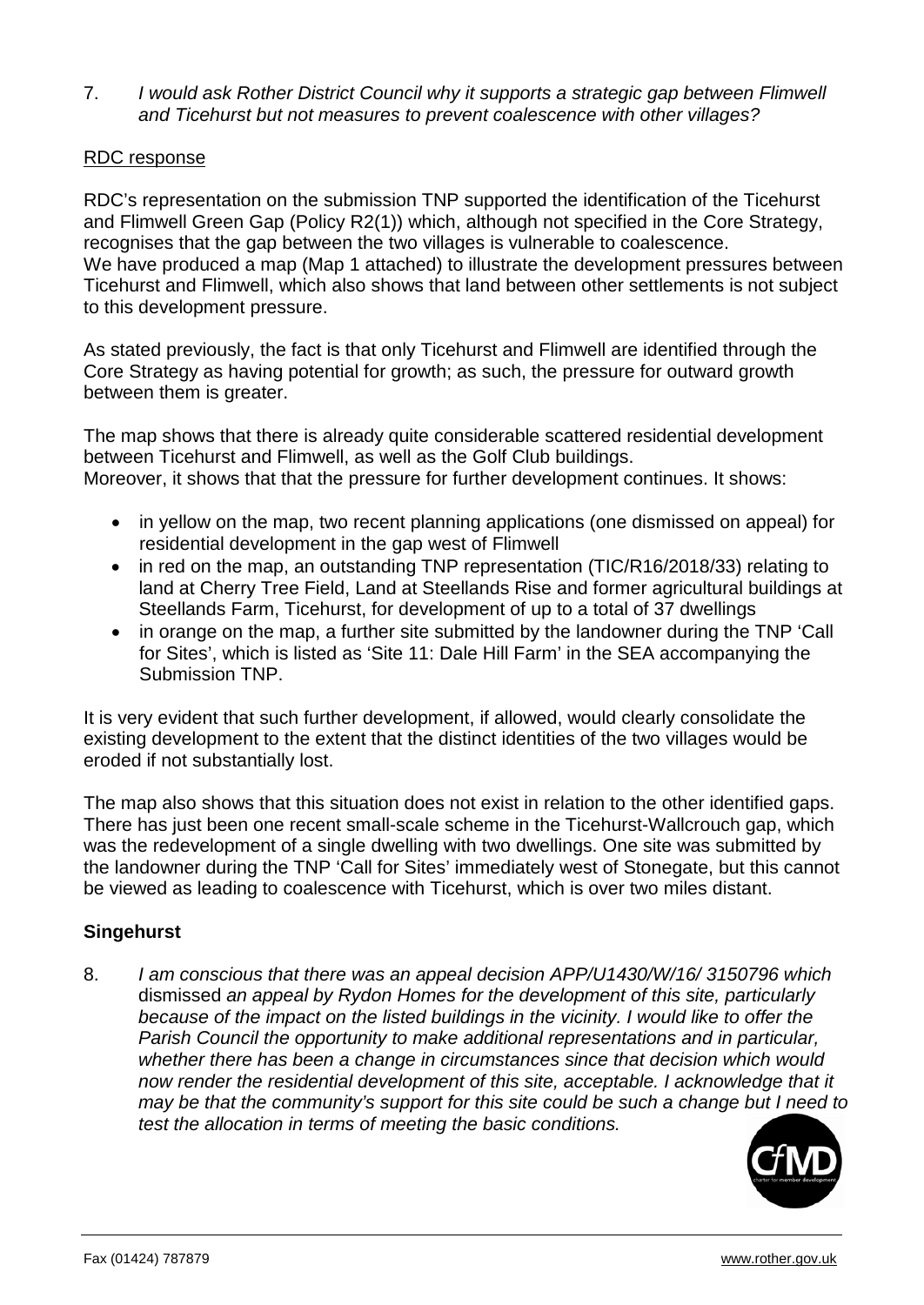### RDC response

Although this question is directed at the Parish Council, the District Council, as LPA, notes that there has been no material change in the planning context, in terms of planning decisions, since the appeal decision.

The Council's response to Q9 below also bears on the s78 Inspector's reasoning for dismissing the appeal.

*9. Would the District Council's view be different if the western allocation boundary was moved eastwards to* create *a larger buffer area to the listed buildings, thereby not so impacting on their setting to the same extent?*

#### RDC response

In dismissing the appeal, the Inspector in fact focused on two distinct concerns:

- *a) The contribution of the site to the countryside setting of the village (paragraph 25) and, hence, to the character and appearance of the area (paragraphs 26 and 27), as well as*
- *b) The contribution the site makes to the legibility and setting of the adjacent heritage assets, (paragraphs 32, 33, 36 and 39)*

Therefore, the implications of a more easterly site allocation are considered in relation to both issues, in turn.

In relation to point (a), the Inspector's decision related to the field as a whole as contributing to the countryside setting of the village and the character and appearance of the area (see paragraph 25 of his decision), where he concluded that:

*'To a large extent, its value stems from the fact that it has remained open and undeveloped and retains its broadly agricultural appearance combined with its village edge location.'*

In paragraph 26, the Inspector highlights that the proposed development would be apparent from nearby public views, including from Pashley Road and the right of way to the east in filtered views through the hedge/planting. (This refers to PROW No.31) Clearly, such visibility of development would still pertain from these views if the allocation boundary were moved eastwards.

The Inspector then concluded in paragraph 27 that:

*'Consequently, the appeal development would undermine the contribution the site currently makes to the character and appearance of the area.'*

The Council does not consider that moving the western allocation boundary eastwards overcomes its objections to the adverse impact of the development on the rural landscape character of the setting of the village, nor the Inspector's conclusions in this regard.

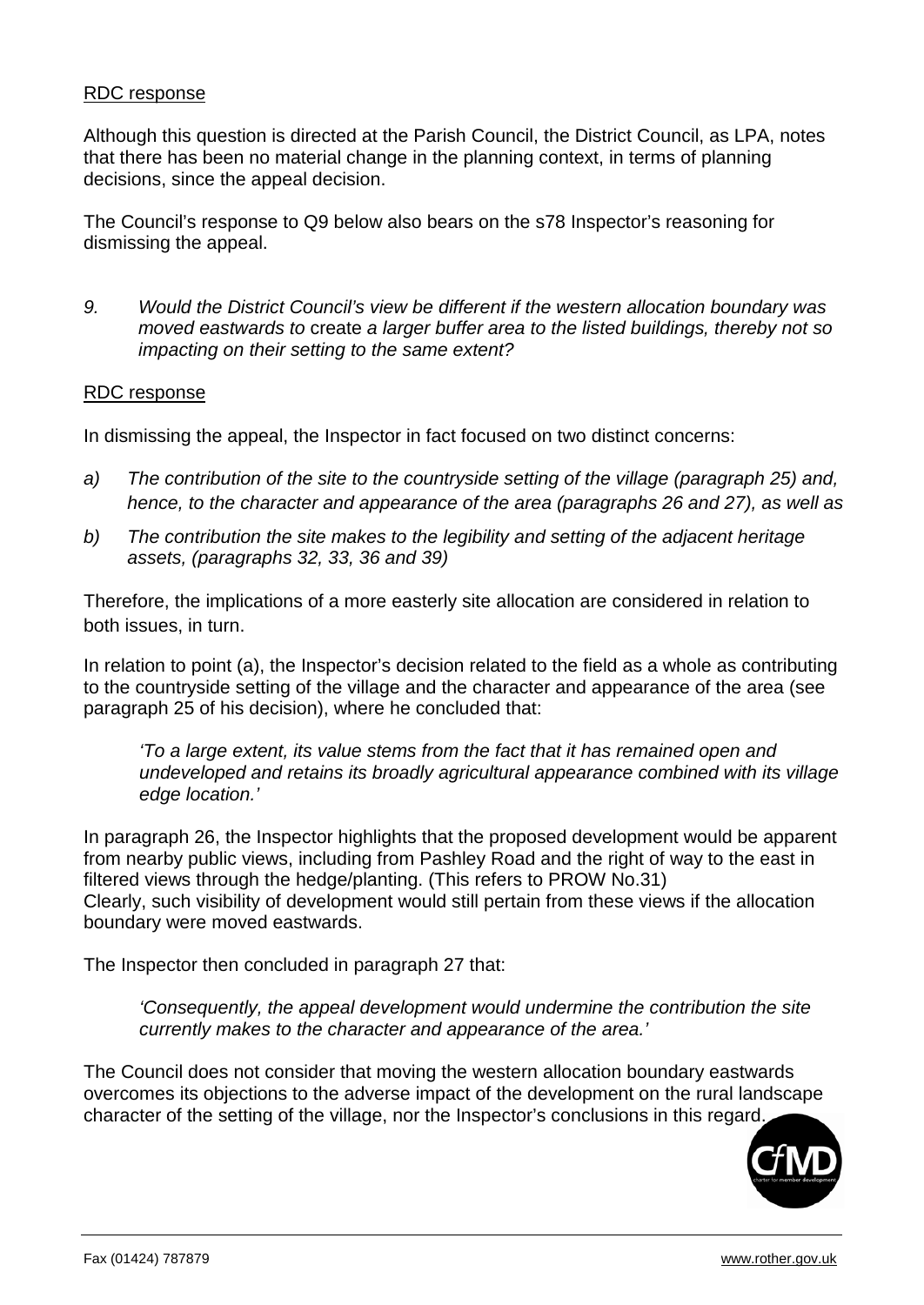Similarly, in relation to (b), the Inspector clearly refers to the site itself as contributing to the significance of the three heritage assets, namely Singehurst, Singehurst Barn and "Breckles et al" (paragraphs 36 and 39), and sets out in paragraph 40 that the appeal development would detrimentally affect the contribution that the setting makes to each, stating that:

*'Notably, this would be as a result of its fundamental effect on the open, agricultural feel of the site and the associated significantly diminished intervisibility between the appeal site and those heritage assets from beyond and within the site thereby eroding the legibility of each of those listed buildings.'*

The intervisibility is well-illustrated with a photograph from the PROW No.31 that borders the eastern boundary of the site:



Therefore, the Council does not believe that the locating of new homes into an easterly part of the site would overcome this objection in relation to the impact on the setting of the listed buildings.

In essence, it is considered that the loss of the openness and the agricultural appearance of the site is an "in principle" objection to its development. Rather than being an issue of the proximity of new housing to the listed buildings, it is the loss of open field that would result from development, even if moved eastwards, that would inevitably still undermine its value as an open, agricultural setting of the listed buildings and the wider grouping of the heritage assets.

The contribution that the site presently affords to the setting of the surrounding historic buildings relates not only to visual value and character, but also to their historic, evidential and functional compositional significance, aspects given weight in the Historic England guidance note '*The Setting of Heritage Assets: Historic Environment Good Practice Advice in Planning:3'.*